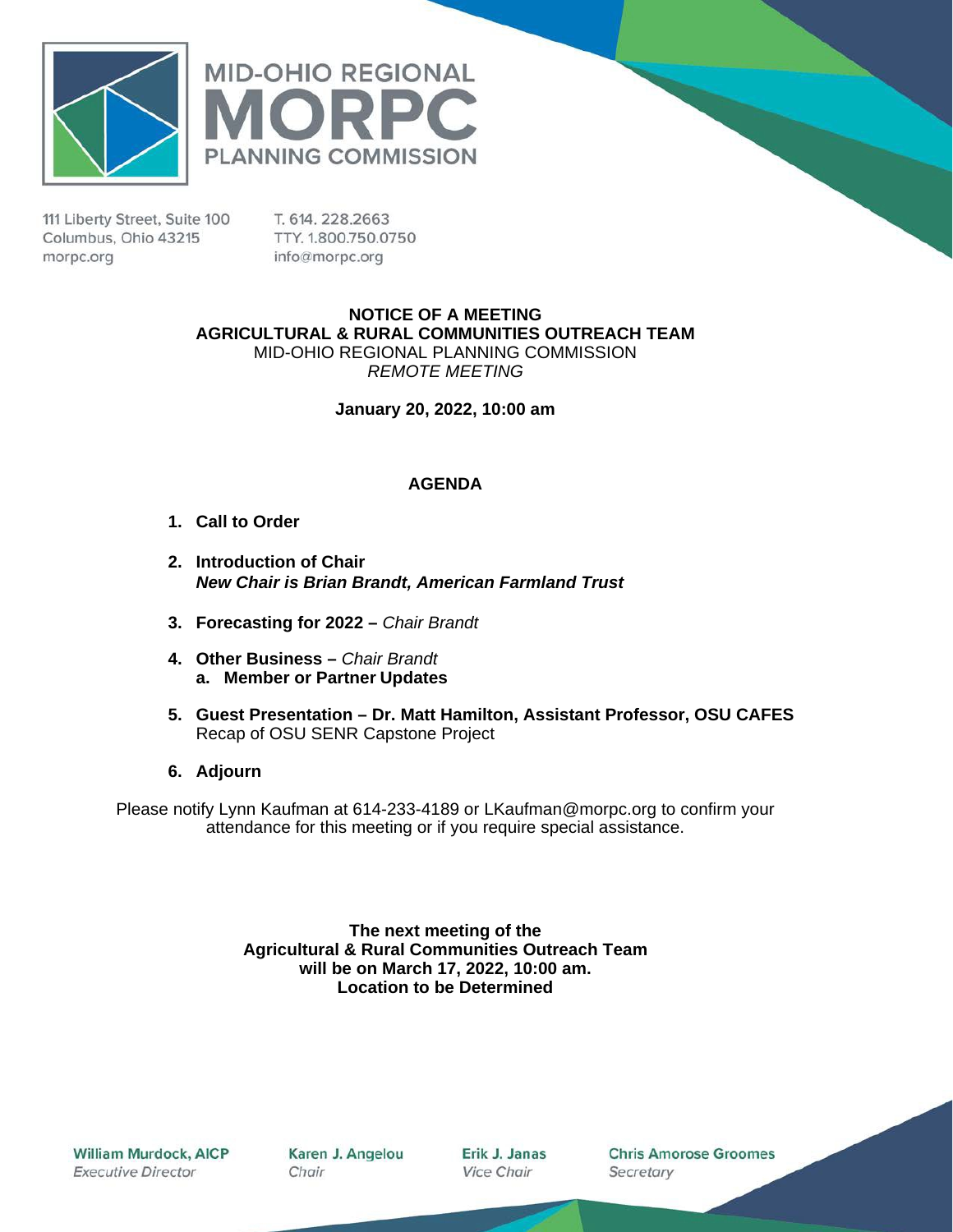Mid-Ohio Regional Planning Commission

Remote Meeting

Agricultural & Rural Communities Outreach Team

January 20, 2022, 10:00 am

Members Present

Chair Brian Brandt, American Farmland Trust Scott Stephens, Delaware Soil & Water<br>Jessica D'Ambrosio, The Nature Conservancy Conservation District Jessica D'Ambrosio, The Nature Conservancy Nina Duerk, Strand Associates Kyle Wilson, Franklin Soil & Water

Conservation District

Public Present Brent Nicol, The Nature Conservancy

MORPC Staff Present Lynn Kaufman **Edwina Teye** Brooke White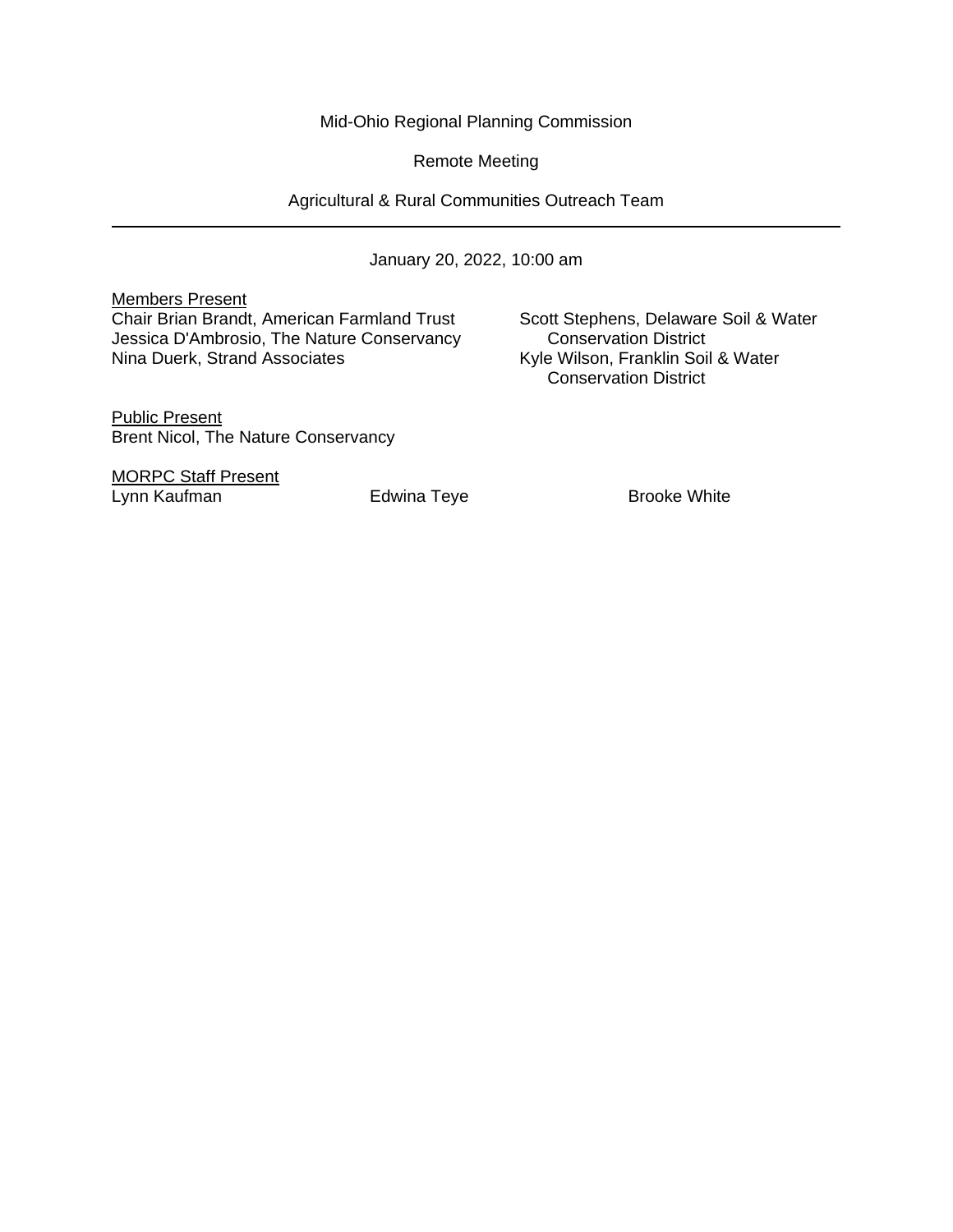## **Agricultural & Rural Communities Outreach Working Team**

January 20, 2022



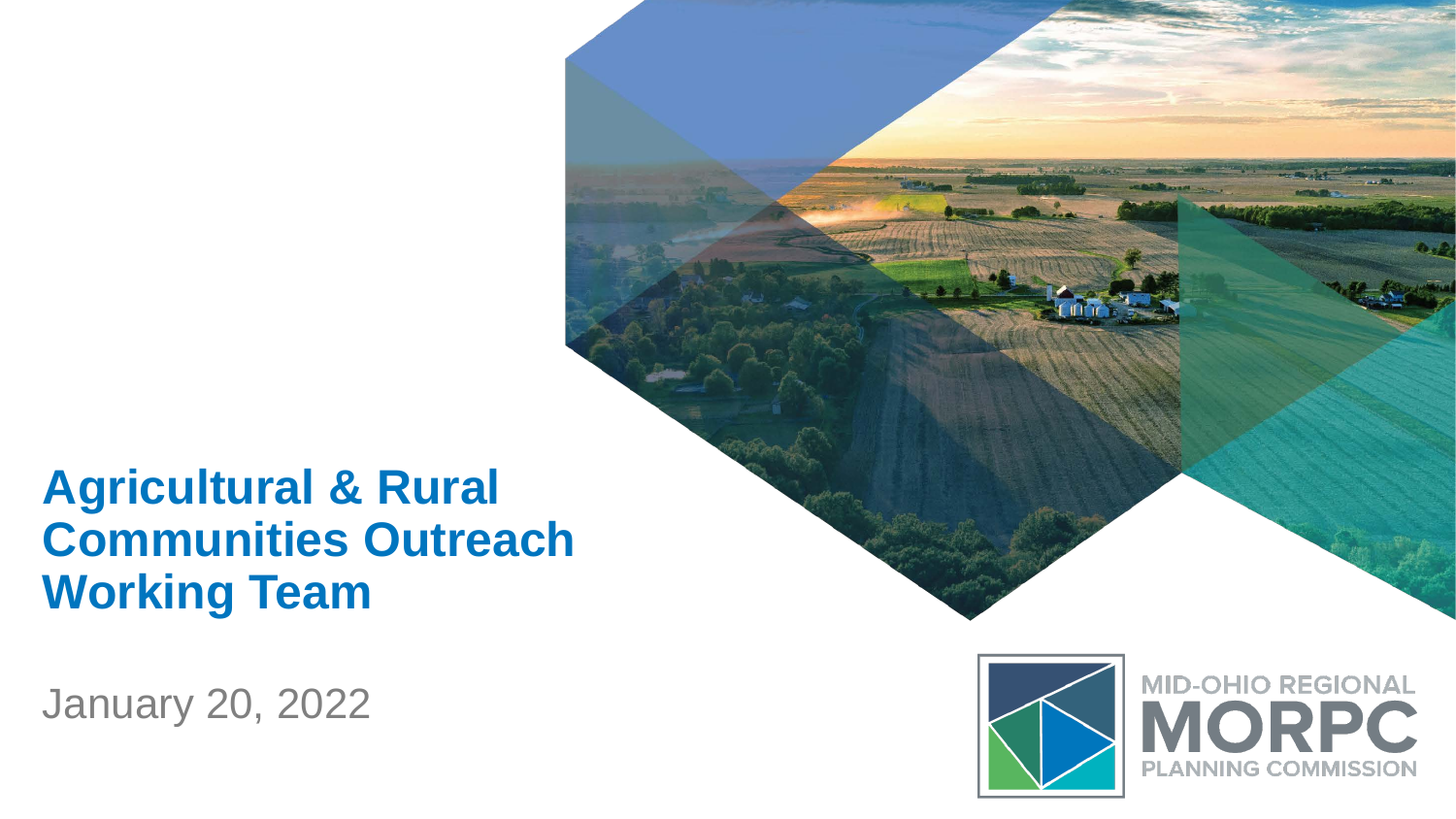

- **1. Call to Order**
- **2. Introduction of Chair**
- **3. Forecasting for 2022**
- **4. Other Business – Chair**
	- **a. Member or Partner**
- **5. Guest Presentation –** *Dr. Matt Hamilton, Asst. Prof. OSU-CAFES*
- **6. Adjourn**

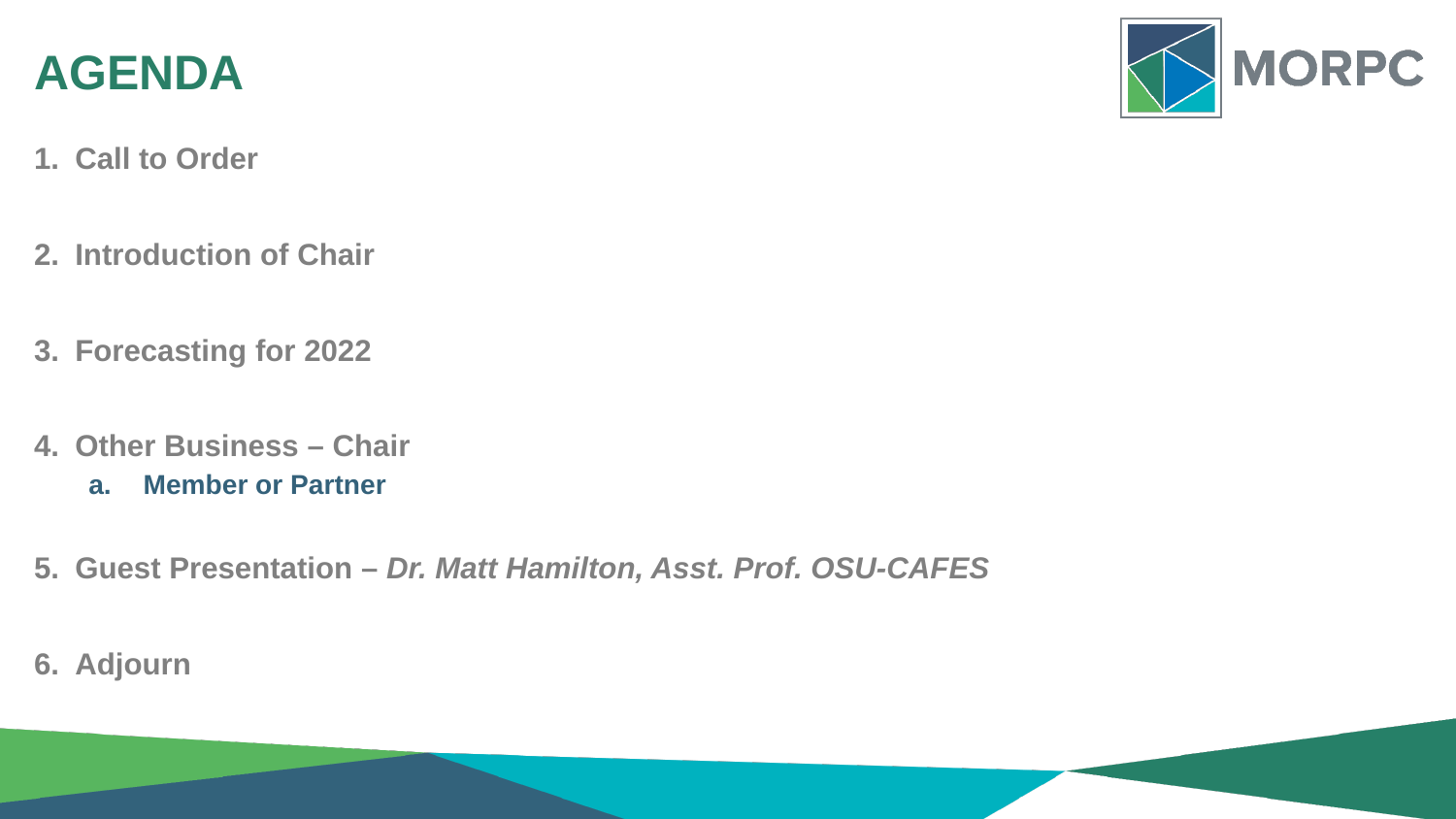

# **Forecasting for 2022**